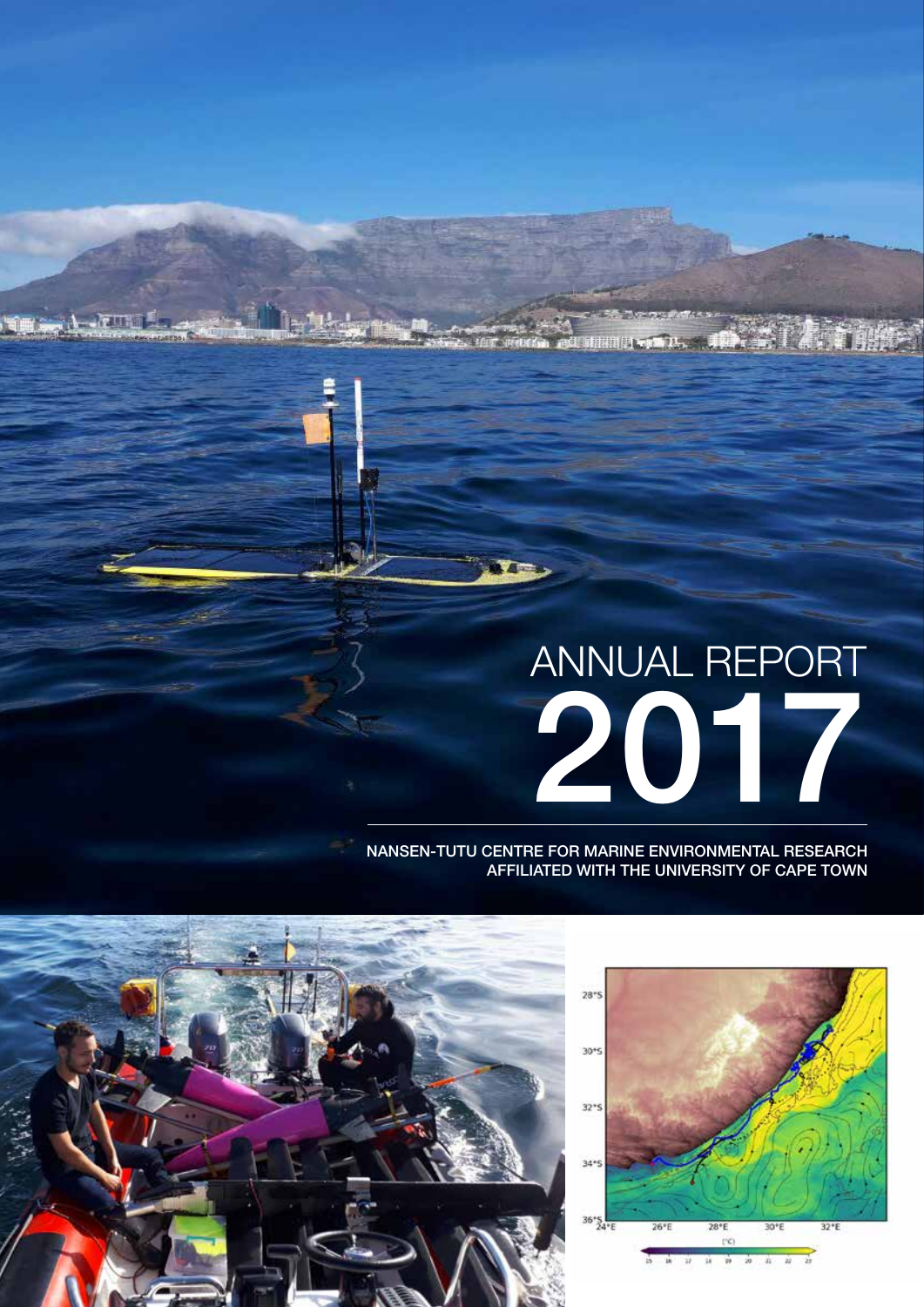# 2017 – REPORT FROM THE BOARD

## **VISION**

The vision of the Nansen-Tutu Centre for Marine Environmental Research is to serve Africa through advancing knowledge of the marine environment and climate system in the spirit of Nobel Peace Laureates Fridtjof Nansen and Desmond Tutu.

The priority research activities at the Centre are:

- Ocean modeling and prediction
- Ocean-atmosphere, climate and regional impact
- High resolution satellite remote sensing of the regional shelf seas
- Regional sea level variability and global change
- Capacity building and education
- **Acknowledgement**

The Nansen-Tutu Centre's activities are enabled through financial contributions from its signatory partners and through project funding. In 2017, the Centre received funding from the Nansen Environmental and Remote Sensing Center, University of Bergen and the Institute for Marine Research. In addition, project funding was obtained from South Africa, Norway and France as well as from EU, ESA, industry and private sponsors. Moreover, in kind contributions were received from all partners of the Joint Venture.

#### **ORGANISATION**

The Nansen-Tutu Centre (NTC) is a University of Cape Town accredited non-profit research centre hosted at the Marine Research Institute and the Department of Oceanography at the University of Cape Town (UCT). The administrative and legal responsibilities reside with the University of Cape Town. It is a joint venture agreement between the signatory partners from South Africa, Norway, France and the United States. In 2017, the signatory partners from South Africa included the Marine Research Institute (Ma-Re) / Department of Oceanography,

University of Cape Town; the Alliance for Collaboration on Climate and Earth System Studies (ACCESS), National Research Foundation; the Council for Scientific and Industrial Research (CSIR); the South African Environmental Observation Network (SAEON), National Research Foundation; the Department of Environmental Affairs (DEA), Oceans and Coasts Branch; the South African Weather Service (SAWS); the Cape Peninsula University of Technology (CPUT); and the Nelson Mandela University (NMU), Institute for Coastal and Marine Research. From Norway, the signatory partners included the Nansen Environmental & Remote Sensing Centre (NERSC); the University of Bergen (UiB); and the Institute of Marine Research (IMR). From France, the Institut de Recherche pour le Développement (IRD); and the Université de Bretagne Occidentale (UBO), are signatories and from the USA the Geosciences Department at the Princeton University.

New signatory partners to the joint venture included the Department of Environmental Affairs – Oceans and Coasts Branch, the South African Weather Service, the Cape Peninsula University of Technology and the Nelson Mandela University's Institute for Coastal and Marine Research, the Institut de Recherche pour le Dévelopement and the Université de Bretagne Occidentale replacing ICEMASAs. Staff

Nansen-Tutu Centre staff consists of partially funded and seconded associate researchers and administrators from the partner institutes, as well as fully or co-funded Honours, MSc, PhD students and Post-doctoral research fellows. During 2017, the Nansen-Tutu Centre comprised 27 persons, including 1 Honours student, 4 MSc students, 7 PhD students, 1 Postdoctoral researcher fellows, 2 funded and 11 seconded researchers and 1 administrator.

#### SCIENTIFIC PRODUCTION, CAPACITY BUILDING AND CONFERENCE **ATTENDANCE**

A total of 9 publications emanated from the Centre in 2017, which included: 7 papers published in peer-reviewed journals, 1 book chapter and 1 article in peer-reviewed conference proceedings. In addition 9 papers have been submitted to peerreviewed journals.

In 2017, the Nansen-Tutu Centre supported the students listed below. They either received a full bursary, top-up funding towards their bursaries or travel support for research exchanges and conference attendance.

- 1. Marie-Lou Bachelery (co-funded: PREFACE and NRF SARChI) – Postdoctoral research fellow, France Supervisor: Mathieu Rouault
- 1. Juliano Dani Ramanantsoa (co-funded: NTC and UCT) – PhD, Madagascar Supervisors: Marjolaine Krug, Mathieu Rouault and Pierrick Penven
- 2. Rodrigue Anicet Imbol Koungue (co-funded: NTC, PREFACE and ACCESS) – PhD, Cameroon Supervisors: Mathieu Rouault, Serena Illig and **Marek** Ostrowski
- 3. Neil Malan (co-funded: NTC and SAEON) – PhD, South Africa Supervisor: Chris Reason, Björn Backeberg, Juliet Hermes and Annette Samuelsen
- 4. Bernardino Nhantumbo (cofunded: NTC and ACCESS) – PhD, Mozambique Supervisors: Frank Shillington, Björn Backeberg, Jan-Even Nilsen and Chris Reason
- 5. Arielle Stella Nkwinkwa Njouado (co-funded: AIMS and ACCESS) – PhD, Cameroon Supervisors: Mathieu Rouault and Noel Keenlyside
- 6. Georges-Noel Tiersmondo Longandjo (co-funded: PREFACE

*Cover Image: A map of ODYSSEA Global Sea Surface Temperature and GlobCurrent ocean currents on 20 July 2017 showing the Agulhas Current flowing along the eastern shores of South Africa. Overlaid are the paths of the two autonomous vehicles deployed during the "Gliders in the Agulhas" project in August/September 2017: an SV3 Liquid Robotics Waveglider in blue and a Seaglider in black. Courtesy of Marjolaine Krug.*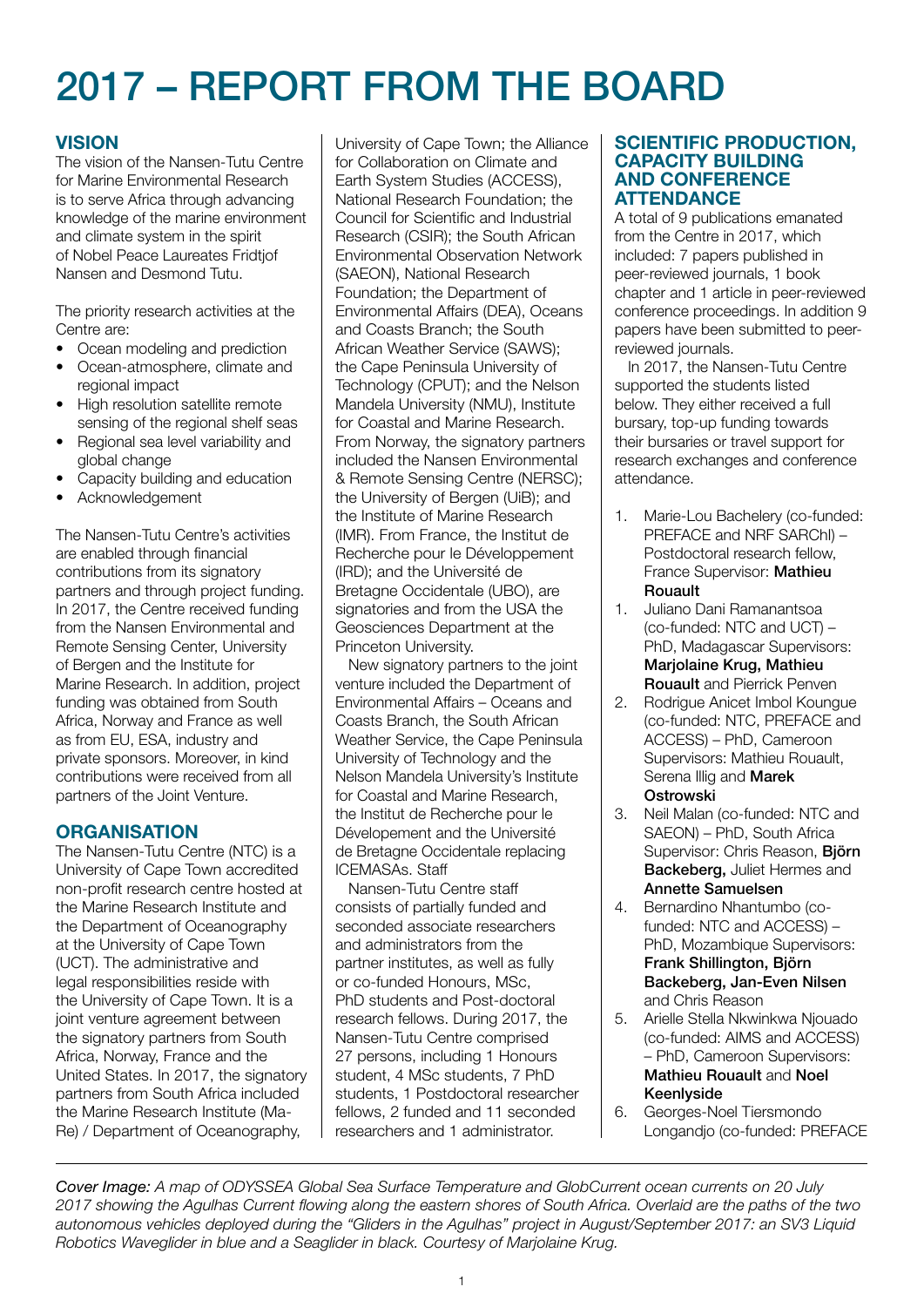and ACCESS) – PhD, Democratic Republic of Congo Supervisors: Mathieu Rouault and Noel Keenlyside

- 7. Serge Tomety (NTC) PhD, Togo Supervisors: Mathieu Rouault and Thomas Toniazzo
- 8. Estee Vermeulen (project funded: NRF) – MSc, South Africa Supervisors: Juliet Hermes, Björn Backeberg, Shane Elipot and Marcello Vichi
- 9. Tharone Rapeti (project funded: NRF) – MSc, South Africa Supervisor: Björn Backeberg
- 10. Hermann Luyt (project funded: NRF) – MSc, South Africa Supervisors: Björn Backeberg, Jennifer Veitch and Marcello Vichi
- 11. Bellinda Monyella (project cofunded: WRC and ACCESS) – MSc, South Africa Supervisor: Mathieu Rouault
- 12. Tumelo Maja (project co-funded: ESA GlobCurrent and NRF SARChI) – BSc Hons, South Africa Supervisor: Mathieu Rouault

Congratulations to Tharone Rapeti (MSc), Estee Vermeulen (MSc), Bellinda Monyella (MSc) and Tumelo Maja (BSc Hons) who completed their studies in 2017. Additionally, NTC staff and associates were involved in the co-supervision of Honours, MSc and PhD students registered at the University of Cape Town and the University of Bergen, as well as teaching in the Department of Oceanography's undergraduate and post-graduate programmes, the Applied Ocean Science MSc programme and the African Climate and Development Initiative MSc programme. The Centre's researchers also taught at international training workshops, including the PIRATA PREFACE CMEMS Summer School held in Fortaleza, Brazil. Notably, Bernardino Nhantumbo, NTC PhD student, attended and taught at the C-Rise training workshop at Eduardo Mondlane University (UEM) in Maputo, Mozambique During 2017, the Centre facilitated 4 international research exchanges to Bergen, Norway, including 2 Ph.D. students, Arielle Stela Nkwinkwa Njouado and Bernardino Nhantumbo and 2 senior scientists; Björn Backeberg and Issufo Halo.

The students worked on their thesis dissertations under the supervision of Norwegian scientists, Noel Keenlyside and Jan-Even Nilsen respectively. In addition, Johnny Johannessen, Noel Keenlyside and Thomas Toniazzo visited Cape Town.

The Centre funded the attendance of Arielle Stela Nkwinkwa Njouado and Rodrigue Anicet Imbol Kounge to the 2017 GODAE OceanView International School "New Frontiers in Operational Oceanography" held on Mallorca, Spain. Funding was also provided to Rodrigue Anicet Imbol Kounge to attend the WE-Heraeus Summer School on Physics of the Ocean at GEOMAR, Kiel, and the PIRATA PREFACE CMEMS Summer School in Fortaleza, Brazil.

Our researchers, MSc and PhD students also gave presentations at the EGU Conference in Vienna, the Joint Assembly of the IUGG-IAPSO-IAMAS-IAGA conference in Cape town, the PIRATA PREFACE conference in Fortaleza, the WIOMSA conference in Dar es Salaam, the South African Marine Sciences Sympostium in Port Elisabeth and the South African Society for Atmospheric Science annual meeting in Polokwane. Rodrigue Anicet Imbol Koungue, Mathieu Rouault and Serena Illig won the Stanley Jackson Award for best published paper in 2017 award by the South Africa Society for Atmospheric Science for their paper "Role of interannual Kelvin wave propagations in the equatorial Atlantic on the Angola Benguela Current system".

#### NATIONAL AND INTERNATIONAL **ACTIVITIES**

The Centre actively participates in national research and development activities, including projects funded through the National Research Foundation, the Department of Science and Technology, the Water Research Commission (WRC) and the Alliance for Collaboration on Climate and Earth System Studies (ACCESS). ACCESS is a NRF research program for integrated and end-to-end research and education, services and training outputs and outcomes related to the opportunities and challenges emanating from a varying and changing environment, collectively referred to as Earth Systems Science.

The Water Research Commission (WRC) project "Role of the Ocean on Climate" investigates mainly the impact of the Agulhas Current on weather and climate of Southern Africa, decadal variability of climate and the role of El Nino on drought in Southern Africa.

Mathieu Rouault was awarded a research chair in "Ocean Atmosphere Land Modelling" by the NRF's South African Research Chair Initiative. The project started in July 2017, it aims to train African PhD students and study the role of the ocean on weather and climate including ocean atmosphere interaction.

In April 2017, together with UCT, SAEON and the CSIR, the Centre co-hosted and co-sponsored the 5th GODAE OceanView Coastal Ocean and Shelf Sea Task Team's International Coordination Workshop. Almost 50 international scientists attended the meeting and the Centre's researchers and students gave oral and poster presentations on their research.

The Centre contributed to a number of international projects. These include a European Seventh Framework Programmes, the project "Enhancing prediction of Tropical Atlantic climate and its impacts" (PREFACE). PREFACE is a climate change project with 28 partners across 18 countries in Europe including UIB, IMR from Norway and NTC from Africa, and 3 associate partners directly involved in the sustainable management of the three Eastern boundary large marine ecosystems of the Tropical Atlantic. The Centre is a partner in a project funded under South Africa - Norway Research Co-operation (SANCOOP) on Climate Change, the Environment and Clean Energy, entitled "Seasonal to decadal Changes Affecting Marine Productivity: an Interdisciplinary investigation" (SCAMPI). SCAMPI aims to carry out interdisciplinary research in the marine environment, addressing different scales of variability in the oceans off southern Africa and providing knowledge that allows impacts of future climate change to be anticipated and adaptation strategies developed. The project spans the "Environment" and "Climate System" thematic areas of the SANCOOP call. It builds on the already-established, strong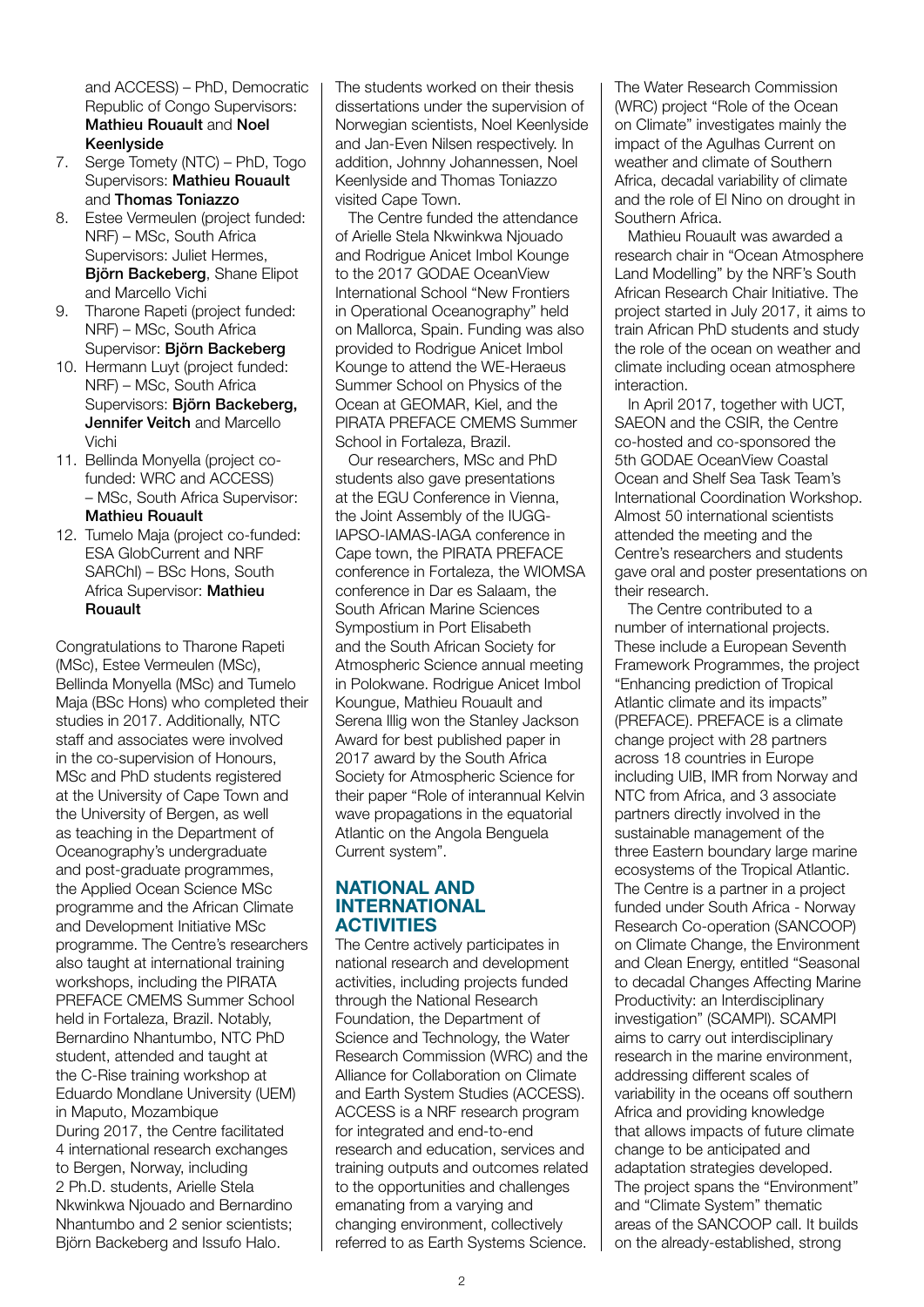relationships between the University of Cape Town's Marine Research Institute (including the Nansen-Tutu Centre), the Nansen Environmental and Remote Sensing Center in Bergen, and the University of Bergen and the Centre for Ecological and Evolutionary Synthesis at the University of Oslo. The SCAMPI project Terminated in 2017. The ESA GlobCurrent supported a dedicated user led Agulhas study aimed to validate satellite remote sensing based estimates of ocean current in the Agulhas Current system.

The Centre's researchers serve on a number of international panels, including the GODAE OceanView Coastal Ocean and Shelf Sea Task Team, the GCSO/GOOS/WCRP Ocean Observations Panel for Climate (OOPC) and the committee for the extension of PIRATA in the Tropical Atlantic which funded an Atlas mooring deployed at 8ºE, 6ºS off the Congo River.

#### FINANCIAL SITUATION

A total of 573 067 ZAR (350 000 NOK) seed funding for the Centre was made available from Norwegian partners in 2017: notably 249 454 ZAR (150 000 NOK) from NERSC;

155 806 ZAR (100 000 NOK) from UiB; and 167 807 ZAR (100 000 NOK) from IMR. In addition to this, almost 3.3m ZAR was raised through project funding in 2017. These include projects funded by the South African National Research Foundation, the South Africa - Norway Research Co-operation SANCOOP Program, the Water Research Commission, the European Framework 7 Programme, ESA's GlobCurrent user led Agulhas project, the Alliance for Collaboration on Climate and Earth System Science, the NRF's South African Research Chairs Initiative and CSIR's Strategic Research Programme. A significant challenge faced by the Centre is that projects often predominantly fund travel, running and student bursaries, while it is very difficult to raise funding for salaries.

#### PROSPECTS FOR 2018

- Continue to support existing PhD students.
- Appoint new MSc and PhD students depending on available funding.
- Improve science outreach through popular articles, social media and newsletters.
- Participate in summer schools, international conferences and working groups.
- Raise funding for student exchanges and attendance at international summer schools and conferences.

*Approved by The Board Cape Town, December 2017*

#### MEMBERS OF THE BOARD

- 1. Prof. J. A. Johannessen, NERSC (Co-chair)
- 2. A/Prof. I. Ansorge, UCT (Cochair)
- 3. A/Prof. M. Vichi, Ma-Re, UCT
- 4. Mr. A. Naidoo / Mr. A. Johnson, DEA
- 5. Mr. J. Stander / Mr. M. Majodina, SAWS
- 6. Dr. N. Sweijd, ACCESS
- 7. Dr. S. Bernard, CSIR
- 8. Dr. J. Hermes, SAEON
- 9. Dr. C. Sparks, CPUT
- 10. Prof. Andrew Leitch, CMR, NMU
- 11. Prof. N.G. Kvamstø, GFI, UiB 12. Prof. G. Philander, Princeton
- **University** 13. Prof. Å. Bjordal, IMR
- 14. Dr. F. Marsac, for IRD and UBO

# SCIENCE REPORT FOR 2017

#### ATMOSPHERIC SIGNATURE OF THE AGULHAS CURRENT

#### Arielle Stella Nkwinkwa Njouodo, Noel Keenlyside, Mathieu Rouault, Shunya Koseki

The impact of the Agulhas Current on the weather and climate of Southern Africa is not well-known. The core of the Agulhas Current, about 80–100 km wide, releases about 5 times as much water vapour to the atmosphere as does the surrounding water. This is due to a strong temperature contrast with the surrounding ocean leading to high turbulent latent heat fluxes and associated unstable condition. In this study, satellite observation and Climate Forecast System Reanalysis (CFSR) are used from the period 1998 to 2005. The objective is to understand the influence of the



*Figure 1: CFSR annual climatology of: a) rain rate; b) sign reversed SST Laplacian; c) wind convergence (positives values); d) SLP Laplacian. Solid contours represent annual climatology of CFSR SST with 1° interval, dash line is 22°C SST.*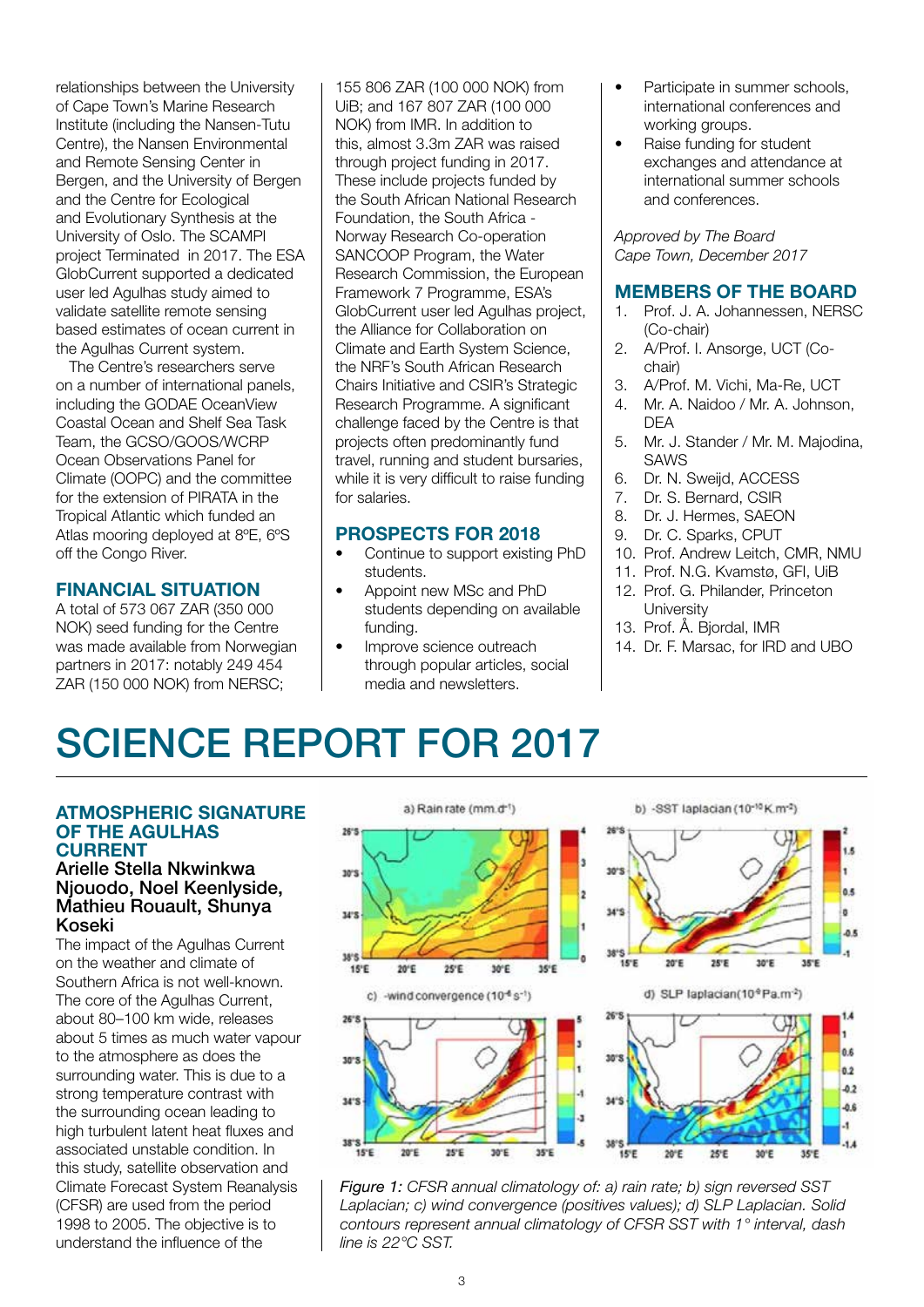Agulhas Current on coastal South Africa precipitation (Figure 1a). The pressure adjustment mechanism is applied over the Agulhas Current region. Results unfold that the narrow band of precipitation above the Agulhas Current is collocated with surface wind convergence, sign reversed sea surface temperature (SST) laplacian and sea level pressure (SLP) Laplacian. The correlation between SLP Laplacian and wind convergence is 0.54, 95% statistically significant. In the Agulhas region, annual precipitation varies from 2 to 3 mm/day for CFSR (Figure 1a). Compared to TRMM-3B43, CFSR underestimates the rainfall along the coast by 1 mm/day, and in the interior of the continent. In order to understand the mechanisms responsible for rainfall over the core of the Agulhas Current, we compute the annual climatology of SST Laplacian, wind convergence and SLP Laplacian. The SST Laplacian (Figure 1b) exhibits a distinct structure along the eastern coast of South Africa, collocated with the rain band. A similar result is observed for the satellite-based OI SST Laplacian. Figure 1c shows the annual climatology of 10m wind convergence calculated from CFSR surface wind speed. Along the eastern coast of South Africa, a narrow band of wind convergence is predominant. The CFSR SLP Laplacian also shows a positive band along the eastern coast of South Africa (Figure 1d) that is collocated with the SST Laplacian, wind convergence and rainfall. This indicates that SLP above the Agulhas Current is linked to the underlying SST. This also suggests that the pressure adjustment mechanism is responsible for initiating the low-level convergence and cumulus convection above the Agulhas Current.

#### INVESTIGATING THE RELATIONSHIP BETWEEN VOLUME TRANSPORT AND SEA SURFACE HEIGHT IN THE AGULHAS CURRENT **SYSTEM**

#### Estee Vermeulen, Björn Backeberg, Juliet Hermes, Shane Elipot.

The Agulhas Current System plays a vital role in global-climate circulation, being the strongest western boundary current in the



*Figure 2: Percentage of explained variance for the nine linear regression models between sea surface slope (cm.km-1) and vertically integrated velocity Tx (Txsw) for the net transport and southwest transport proxy measured in m2.s-1. Vertical green lines represent the offshore distance of each mooring location and hence the locations of each linear regression model.*

Southern Hemisphere. Several climate models have proposed that western boundary currents, such as the Agulhas Current, are becoming stronger due to the intensifying global wind systems and anthropogenic climate change. To validate such model predictions requires accurate long-term observational evidence. There is evidently a trade-off between spatial and temporal monitoring. In situ observations may accurately measure the dynamics of the Agulhas Current throughout the water column but are costly and spatially coarse. Whereas, satellite observations can provide high-temporal and spatial data of the surface ocean but lacks detailed information below the surface. Ultimately, in situ data and satellite altimetry should complement one another. Numerous studies aiming to monitor long-term changes in global current systems have adopted methods to combine various sampling tools, including the recent development of the Agulhas transport proxy. The Agulhas transport proxy developed by Beal and Elipot (2016) was built based on the physical principle of geostrophy, where alongtrack sea surface slope measured by an altimeter can be interpreted as

a measure of the volume transport across a portion of the current, assuming the current depicts an equivalent barotropic structure with depth. Thereby, regressing the three years of in situ observations, obtained from the Agulhas Current Time-series experiment (ACT) from 2010 to 2013, to T/P-Jason satellite altimeter data spanning the years 1993-2015, a 22 year transport proxy was built.

This modelling study aimed to recreate the Agulhas transport proxy within a regional HYCOM of the Agulhas Current System, attempting to test the validity of the underlying assumptions on which the satellite-altimeter proxy was based. Estimating 22 years of Agulhas transport, assuming a constant vertical stratification over the 3-year sampling period, and hence ignoring current changes that could potentially violate the linear relationship between sea surface slope and full-depth transport could become problematic. The 34-year regional-hindcast simulation from HYCOM provided the tools to test the sensitivity of the transport proxy to vertical changes in the current and the length scale of observations used to build a strong, constant linear relationship between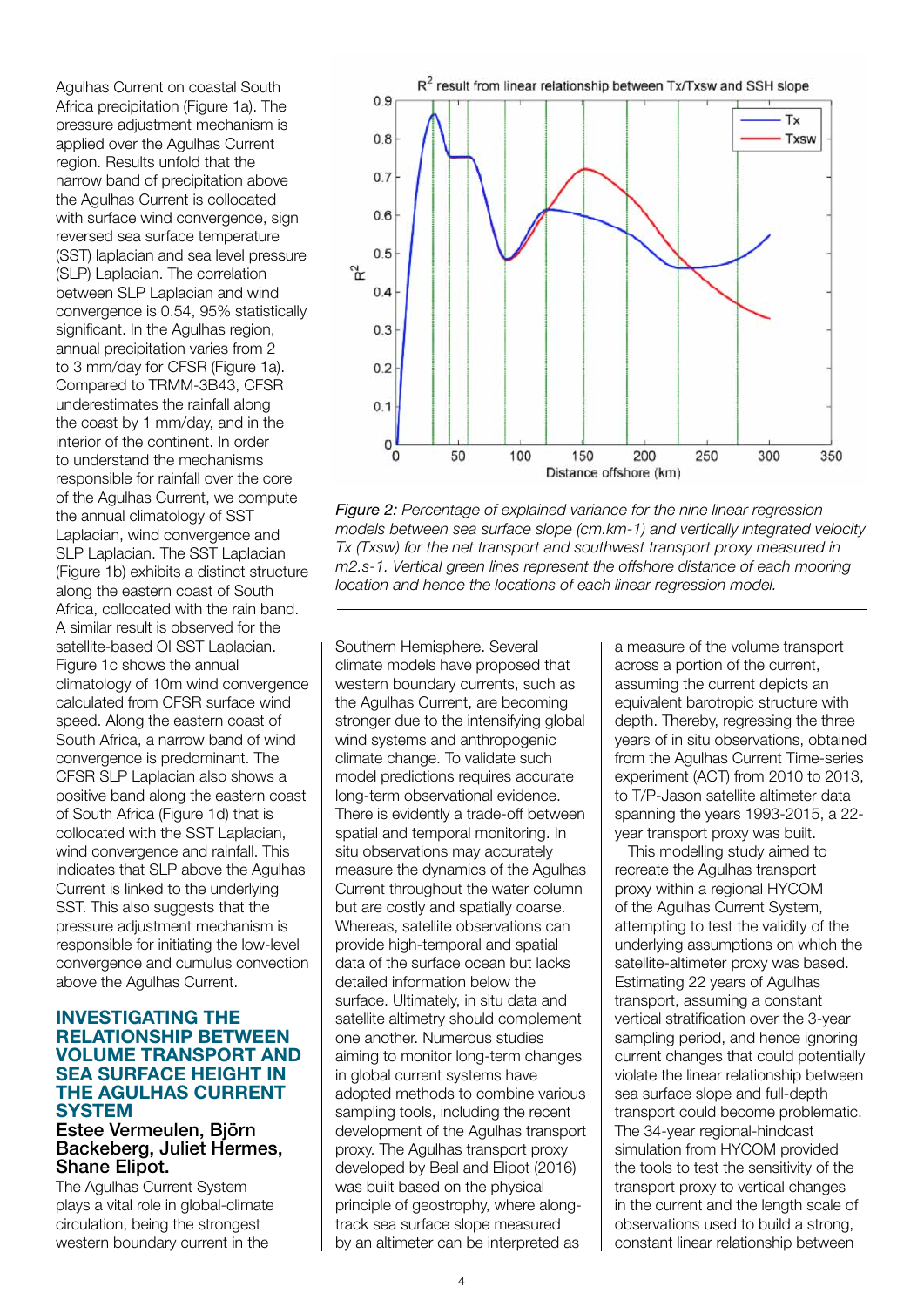

*Figure 3: (a) A weekly snapshot from HYCOM showing the surface structure*  and (b) cross-track velocity structure (b) during the presence of an impinging *anticyclonic eddy. Note the change in direction of velocity at depth.*

volume transport and SSH slope. Two transport types, the net transport and the southwest transport component, were extracted from HYCOM in order to validate the net transport proxy (Tnet) and the southwest transport proxy (Tsw). The results indicated that the transport proxy was better suited to estimate the net transport rather than the southwest transport component. The 34-year net proxy captured 52% (r=0.72) of the transport variance whereas the southwest transport proxy only captured 26% (r=0.51), in correlation to the transport extracted directly from HYCOM. For this reason, the rest of the study focused mainly on the net transport proxy.

Throughout the investigation it was found that HYCOM contained exaggerated levels of offshore variability. In corroboration, Figure 2 shows that the correlations of the regression models decreased offshore. Previous studies have shown that the dominant mode of variability in the HYCOM simulation occurs in the form of large anticyclonic eddies, approximately 250-300 km in diameter (Backeberg et al., 2008; 2009). Weekly snapshots of the surface structure of the current clearly produced the distinct SSH signature of these mesoscale features, which were therefore detected by the input SSH gradient in the transport proxy (Figure 3a). However, weekly cross-track velocity sections revealed that the eddies were indeed baroclinic, effecting the entire water column and changing the direction of flow at depth (Figure 3b). Thus, the frequent, impinging, anticyclonic eddies consequently

violated the linear relationship between SSH slope and transport, more specifically for the offshore regression models. To improve the accuracy of the transport proxy in the model would therefore require decreasing the levels of mesoscale variability in HYCOM, possibly by improving the eddy dissipation schemes, correcting the current stress feedback between the ocean and the atmosphere or by adjusting the eddy advection scheme. These results support that the changes in the vertical structure of the current during the development of the model-transport proxy were important. Note that changes in the vertical structure of the Agulhas Current are lower in comparison to the approximation of the current in HYCOM, and occur as a result of mesoscale meander events or due to variability in the Agulhas Undercurrent, rather than impinging anticyclonic eddies. In addition, the implicit assumption of the fixed 3-year vertical current structure may become problematic on multidecadal timescales as thermohaline changes become important (Beal and Elipot, 2016).

The final objective of this study was to determine the optimal length scale of observations needed to build a strong linear relationship between transport and SSH slope. More hydrographic data will essentially provide more information on trends in stratification and hence improve the accuracy of the transport proxy. Calculating the linear relationship over longer time periods in the model did however not improve the skill of the transport proxy, suggesting that the

current dynamics for any three-year period were similar in the model.

This study motivates the need to improve long-term monitoring methods, where such improvements include advances in model development, combined with adequate validation studies, to help plan future experiments intending to monitor long-term changes in ocean circulation.

#### OBTAINING OPTIMAL CONTINUOUS TIDE GAUGE RECORDS

#### Bernardino Nhantumbo, Jan Even Nilsen, Björn Backeberg, Frank Shillington and Chris Reason

Understanding the underlying processes generated in tide gauge sea level (SL) records is of great interest. These processes are complex since we still deal with mathematical limitations due to data non stationarity. Nevertheless, data gaps are the first challenge when it comes to southern Africa tide gauge records due to their frequency and length. As a consequence, a dedicated study to successfully fill in tide gauge records gaps has been conducted out aiming to obtain optimal continuous tide gauge records. The study intended exploring the reliability of combining satellite altimetry observations making use of the consistency since their inception. Additionally, we wanted to use the closest tide gauge SL records to fill in gaps in one site. The data consisted of all available tide gauge monthly mean SL records until December 2015, from seven sites along the east and south coast of South Africa. The data were obtained from the Permanent Service for Mean Sea Level (PSMSL; http://www.psmsl. org/). The altimetry data were based on the daily gridded multi-mission Copernicus Marine and Environment Monitoring Service (CMEMS; http:// www.marine.copernicus.eu) altimetry observations from January, 1993 to December, 2015. Daily altimetry observations were then summed and averaged to compose monthly means. The raw in situ monthly SL time series were corrected to inverse barometer (IB) effect and the land motion. Monthly gridded sea surface pressure data sets from the National Centres for Environmental Prediction/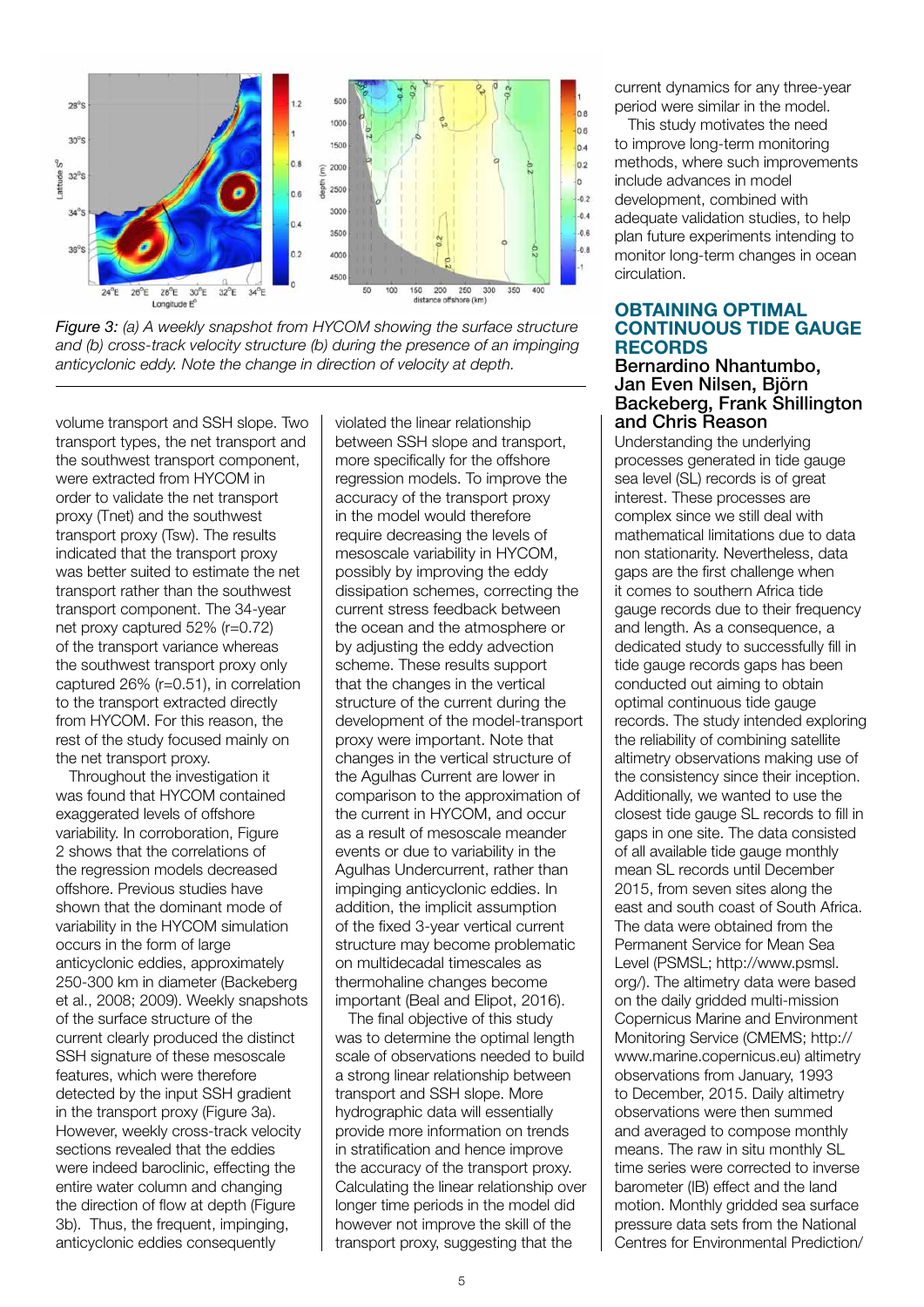|                        |           | <b>ORIGINAL DATA</b> |                   |                      |                                          | <b>CURRENT DATA</b>                         |                             |                                   |
|------------------------|-----------|----------------------|-------------------|----------------------|------------------------------------------|---------------------------------------------|-----------------------------|-----------------------------------|
| <b>Station</b>         | ID        | <b>Count</b>         | Data Coverage (%) | <b>Starting Date</b> | <b>Longest</b><br>gap period<br>(months) | <b>Missing</b><br><b>Values</b><br>(months) | <b>Data</b><br>coverage (%) | <b>Longest</b><br>gap<br>(months) |
| <b>Richards</b><br>Bay | <b>RB</b> | 463                  | 55                | $Jun-77$             | 73                                       | 30                                          | 93.5                        | 12                                |
| Durban                 | D         | 540                  | 69                | $Jan-71$             | 28                                       | 38                                          | 93                          | 12                                |
| East<br>London         | EL        | 588                  | 53                | $Jan-67$             | 75                                       | 94                                          | 84                          | 66                                |
| Port<br>Elizabeth      | <b>PE</b> | 450                  | 78                | $Jan-78$             | 18                                       | 15                                          | 96.7                        | 12                                |
| Knysna                 | K         | 665                  | 71                | Aug-60               | 60                                       | 8                                           | 98.9                        | $\overline{2}$                    |
| Mossel<br>Bay          | <b>MB</b> | 690                  | 79                | <b>Jul-58</b>        | 24                                       | 9                                           | 98.7                        | $\overline{2}$                    |
| Simons<br>Bay          | <b>SB</b> | 699                  | 79                | Oct-57               | 49                                       | 49                                          | 93                          | 12                                |

*Table 1: Statistics of the data at Durban before and after gap filling process*



*Figure 4: Tide gauge records at Durban before the filling process (left) and after the filling process (right).* 

National Centre for Atmospheric Research (NCEP/NCAR; http://www. ncep.noaa.gov/) were used for IB correction. The ICE-5G (VM2) model outputs were utilised to remove the glacial isostatic adjustment (GIA) signal as a correction to vertical land movement (VLM). Then the seasonal cycle and long-term linear trend were removed in both tide gauge and satellite altimetry data sets. The latter was done with respect to the time span in which the comparison had to be conducted for a proper gap filling process. As a result and at this stage, the reference issue arising when dealing with different sea level data types has been overcome. Therefore, at each studied tide site, in situ SL time series were subsetted in two set of data representing the periods before and after satellite altimetry era. During satellite period, the new in situ SL time series were correlated to regional altimetry observations

to identify the grip point with the maximum correlation. The data sets from the grip point with the maximum were correlated to regional altimetry observations for an identification of areas with a common variability pattern. The latter help to choose the pair of tide sites to be used to fill one another gaps, prior to satellite period. In fact, this approach avoided the use of the data from sites that are too further apart to the tide site to be filled. It should be emphasised that the studied tide gauge locations are far-between each other and unevenly distributed over the coast. Taking into account the coastal dynamics over the region, the choice was to use the sea level data at grid point with the maximum correlation to the tide gauge without any correlation value threshold. The results suggested that gridded altimetry sea surface height data may be used to fill the gaps in the monthly mean sea level records

following appropriate corrections, for instance IB effect, GIA, VLM, etc. The limitation, prior to satellite altimetry era, was the temporal co-occurrence of missing values, which constrained opportunities to recover tide gauge data. Moreover, situations where the neighbouring tide gauge sites are too far apart also constrained the gap filling process. Details of the gap filling process around found in Table 1 and Figure 4.

#### SIMULATION OF PARTICLE TRAJECTORIES DURING BENGUELA NIÑOS AND **NIÑAS**

#### Rodrigue Anicet Imbol Koungue, Marek Ostrowski, Mathieu Rouault and Serena Illig

Benguela Niños and Niñas are intermittent, extreme warm and cold events that develop near the border between Angola and Namibia. These extreme events have been intensively studied these past years because of their significant impacts on the regional rainfall and the local marine ecosystem. Recently, Imbol Koungue et al. (2017) evidenced the role played by the Interannual Equatorial Kelvin waves during the onset of Benguela Niños and Niñas over 15 years (1997-2012). The present study is an update of the recent paper by Imbol Koungue et al. (2017). Therefore, the aims of this study are firstly to revisit most of the Benguela Niños and Niñas developing before 1998 along the Angolan and Namibian coastlines and secondly to simulate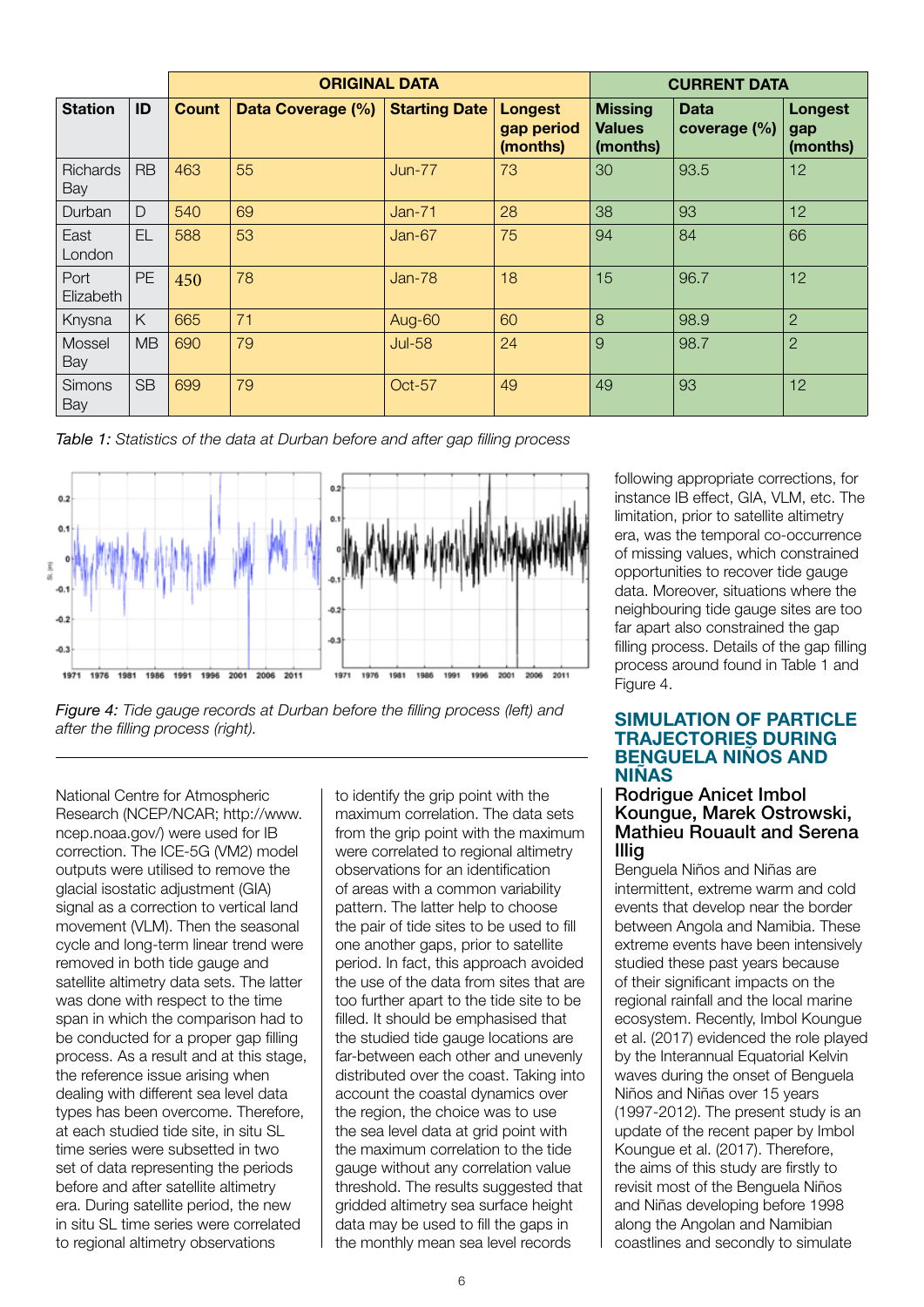

*Figure 5: Observed particle trajectories in February 2010 (top) and February 2011 (top) after 30 days of transport at 0 m (left) and 50 m (right). Blue areas in the figure represent the zones of release (11.2°E – 13.84°E; 6°S – 8°S) of the 10.000 particles. Contour lines indicate the topography at 50 m, 300 m and 500 m.*

particle transports during February 2010 for the Benguela Niña 2010 and February 2011 for Benguela Niño 2010-2011 along the Angolan coast. To do so, we use monthly averaged from an Ocean General Circulation Model (OGCM) for the period 1958 - 2015 (58 years) which is validated using the available observation data sets. Among the observation data sets, we use temperature from World Ocean Atlas (WOA) 13, altimetric monthly Sea surface Height Anomalies (SSHA) from AVISO, monthly Dynamic Height from Prediction and Research Moored Array in the Tropical Atlantic (PIRATA). Activities related to wind forced equatorial waves are represented through an Ocean Linear Model (OLM) over the tropical Atlantic. Daily outputs from high resolution HYCOM model are used for the Lagrangian

transport of particles at the surface and at 50 m. Results show good agreement between the OGCM and the observation data sets mentioned above. We identify 55 coastal events (29 warm and 26 cold) between 1958 and 2015. We classify these events into 2 different categories (26 extreme and 29 moderated). Bootstrapped composite maps significant at 90% of March-April temperature anomalies at 10 m and lagged wind stress for 5 extreme warm and 5 extreme cold events reveal that coastal events are linked to large scale wind and their relationship is more pronounced with the February – March wind stress anomalies. Moreover, poleward (equatorward) modelled net mass transport of water in the upper 120 m across the Angola Benguela Front (ABF) around 17°S is mostly observed 1 month prior to the

onset of the coastal warm (cold) events in the Northern Namibia. 30 days transport patterns of particles released along the Angolan coast (Figure 5) in February 2010 (February 2011) suggest that during the Benguela Niña 2010 (Niño 2010- 2011); particles are completely advected offshore (mostly alongshore) at the surface by surface currents. Conversely, at 50 m where the core of the poleward Angolan current is located, we observe a reduced effect of the current on the particles during February 2010, whereas in February 2011 the particles are advected poleward close to the Angolan coast.

#### HOW LOW-FREQUENCY EQUATORIAL KELVIN WAVE ACTIVITY, LOCAL OCEAN STRATIFICATION, AND COASTAL WINDS MODULATE THE SOUTH-EASTERN INTERANNUAL ATLANTIC VARIABILITY? Marie-Lou Bachèlery, Mathieu Rouault and Serena Illig

In this study, we aim at investigating how of the low-frequency modulation at interannual and decadal timescales of the Equatorial Kelvin Waves (EKW) activity, the local ocean stratification and the coastal winds modulate the interannual variability along the coast of south-western Africa and the phenomenology of the Benguela Niño/Niña events. To do so, we based our methodology on the development of a high resolution (1/12°) long-term (1980 - 2015) numerical simulation of the South-Atlantic Ocean using the Regional Ocean Modeling System (ROMS). This approach overcomes the time/ space limitation of observational datasets as well as allows the evaluation of the subsurface variability where the EKW and Coastal Trapped Waves (CTW) signature is more intense. It also takes advantage of the adequate high resolution of the model to accurately determine the coastal processes involved. In order to include the equatorial and the Benguela upwelling System dynamics, our configuration extends from 34.9°S to 7°N, spanning from 10°W to the southwestern coast of the African continent (Figure 6a). The main issue was to find a suitable long-term wind forcing product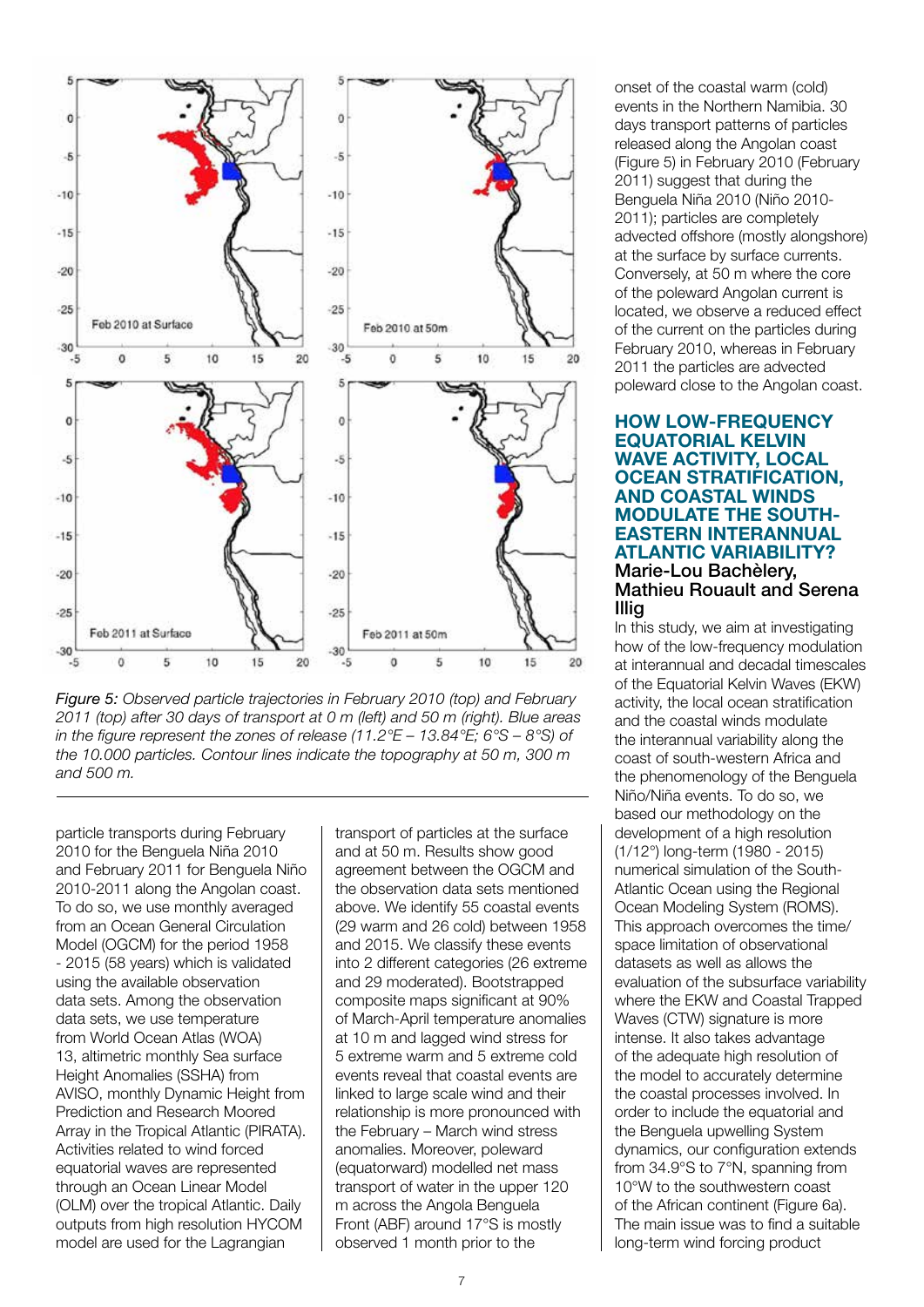

*Figure 6: a) Correlation map between pentad ROMS interannual Sea Level Anomalies and observations from Aviso over 1993-2015 period. The white color denotes non-significant correlations (at 95% confidence level). b-c) Interannual SST anomalies at (b) 0°W-0°N, and average over 1°-width coastal band, at (c) 22°S of ROMS (black), Aviso (Red), and PIRATA in-situ observations (Blue). Correlation coefficients between ROMS and Aviso time series are displayed in the upper right corner.*



to realistically simulate the ocean dynamics in the BUS. A great effort has been devoted to find the best atmospheric forcing for our study. Results of numerous sensitivity experiments using various datasets (ERA-INTERIM, CFSR reanalysis, and a combined blended QuikSCAT/ ASCAT satellite wind product) shows that the latest Drakkar Forcing Sets 5.2 (DFS5.2, a corrected version of ERA-INTERIM reanalysis) provide the most adequate forcing to the simulate the South-eastern Atlantic region. This daily product is available from 1958 to 2015. Lateral boundary and initial conditions of the model are provided by the outputs of the SODA (version 3.1) which extend from 1980 to 2015. We first

conducted an evaluation of the model performances over the 1992-2015 period (period corresponding to the satellites observations) to assess the model skills in reproducing the interannual variability. We focus our analysis in the key parameters associated with ocean dynamics. Figure 6b-c illustrates the good coherence between the pentad interannual SST anomalies of ROMS, GHRSST\_cmc0.2 satellite and PIRATA in-situ data at the equator (0°S-0°E) and at the coast at 22°S. The model is skillful in capturing the surface signature of most of the observed extreme events. The correlation between modeled SST and observations is statistically significant (above 0.5) in the whole

domain. As a final illustration, Figure 6a shows the correlation coefficient between pentad ROMS interannual Sea Level Anomalies (SLA) and altimetric satellites data (AVISO). Correlation coefficients are statistically significant especially along the equatorial waveguide and the African west coast, with values larger than 0.5. This illustrates how far the equatorial dynamics remains coherent with the low-frequency variability along the south-western coast of Africa. Note that offshore the lack of agreement between ROMS and AVISO is attributed to mesoscale activity: in absence of data assimilation, simulated and observed eddies cannot be collocated in time and space. In summary, despite some bias, the simulation is found to reproduce well the temperature mean state and the coastal low-frequency variability in the southeastern Atlantic Ocean. The realism of our ROMS simulation gives confidence to investigate the EKW activity, the ocean stratification and coastal winds low-frequency variability in the Southeastern Atlantic sector. As a first step toward understanding the interactions and processes along the south-eastern African coast associated with the different stressors, the objective will be to describe the change in characteristics of interannual EKW at low-frequency in the equatorial band. This will be the focus of our next work.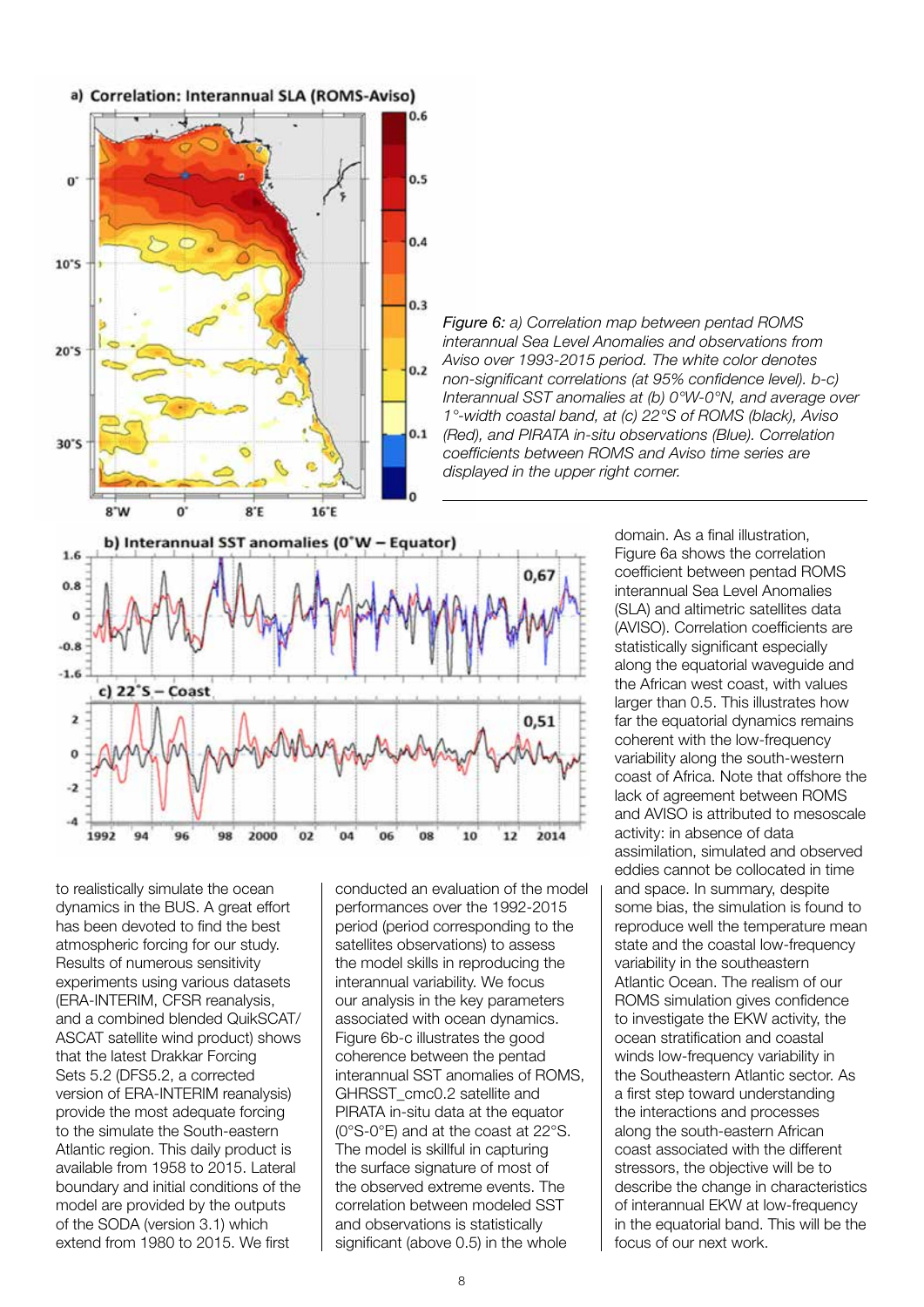#### INTERCOMPARISON OF DECADAL TREND IN THE BENGUELA UPWELLING SYSTEM OVER THE PERIOD OF 1982-2016.

#### Serge Tomety and Mathieu Rouault

Ocean temperatures, particularly Sea Surface Temperature is one of the environmental parameters that can be used to track climate change. SST is useful for monitoring El Niño events and multi-decadal ocean changes. It is a good indicator for upwelling strength in the Benguela Current system. Over the last 40 years, the global Ocean has warmed and is still warming. However, some local area affected by coastal upwelling which include Benguela upwelling system appear to show either cooling or no trend. Quantify SST trends is important to ascertain ocean coastal changes in the Benguela Upwelling system. Various SST data sets including optimal interpolated data set as well as new satellite based product with relatively high resolution are used to evaluated trend and to help to identify artificial discontinuities associated with operational changes over the analysis period. Two optimal interpolated Reynolds SST dataset (1/4º and 1º of resolution), two satellites only level 3 datasets (Pathfinder AVHRR 4km and Alongtrack scanning radiometer SSTs (ATSRs) at  $0.1^\circ \times 0.1^\circ$  resolution) and Hadley SST 1º (HADISST) are used in the study. Note that all the data set start from 1982 except ATSRs which start from 1991. We can clearly identified, in all datasets analyzed, a significant warming trend in SST up to 0.6ºC per decade off of Angola/Namibia coasts and in the Agulhas Retroflection region during most months of year (Figure 7). This warming trend is more pronounced in November–December, off of the Angola and Namibian coasts in all datasets and February–March in a retroflection region in all datasets except HADISST. Overall there is a warm bias in OISST 1/4º in austral winter This may due to the artificial discontinuity in the data. Indeed OISST ¼o uses pathfinder 5.0/5.1 data as input from 1981–2006, and then operational U.S Navy daily SSTs after 2006. A significant cooling trend is observed in west coast in



*Figure 7: Linear trend in ºC per decade for the 1º x 1º degree resolution OI Reynolds SST from 1982 to 2016*

HADISST all of year and in OISST 1º only from January to August. No significant cooling trend is observed in others datasets.

#### COASTAL UPWELLING SOUTH OF MADAGASCAR: TEMPORAL AND SPATIAL **VARIABILITY**

#### Juliano Dani Ramanantsoa, Marjolaine Krug, Pierrick Penven, Mathieu Rouault, Jonathan Gula

Madagascar's southern coastal marine zone is a region of high biological productivity which supports a wide range of marine ecosystems, including fisheries. This high biological productivity is attributed to coastal upwelling. This research provides new insights on the structure, variability and drivers of the coastal upwelling south of Madagascar. Satellite remote sensing is used to characterize the spatial extent and strength of the

coastal upwelling. A front detection algorithm is applied to thirteen years of Multi-scale Ultra-high Resolution (MUR) Sea Surface Temperatures (SST), altimetry derived geostrophic current from GlobeCurrent as well and an upwelling index is calculated. The influence of winds and ocean currents as drivers of the upwelling are investigated using satellite, insitu observations, and a numerical model. Results reveal the presence of two well-defined upwelling cells. The first cell (Core 1) is located in the southeastern corner of Madagascar (near Tolagnaro in Figure 8), and the second cell (Core 2) is west of the southern tip of Madagascar (At Lavanono, near Cap Sainte-Marie in Figure 8). Figure 8 illustrates the percentage of the upwelling Cores occurrence, including the locations of upwelled water at monthly timescale. These two cores are characterized by different seasonal variability, different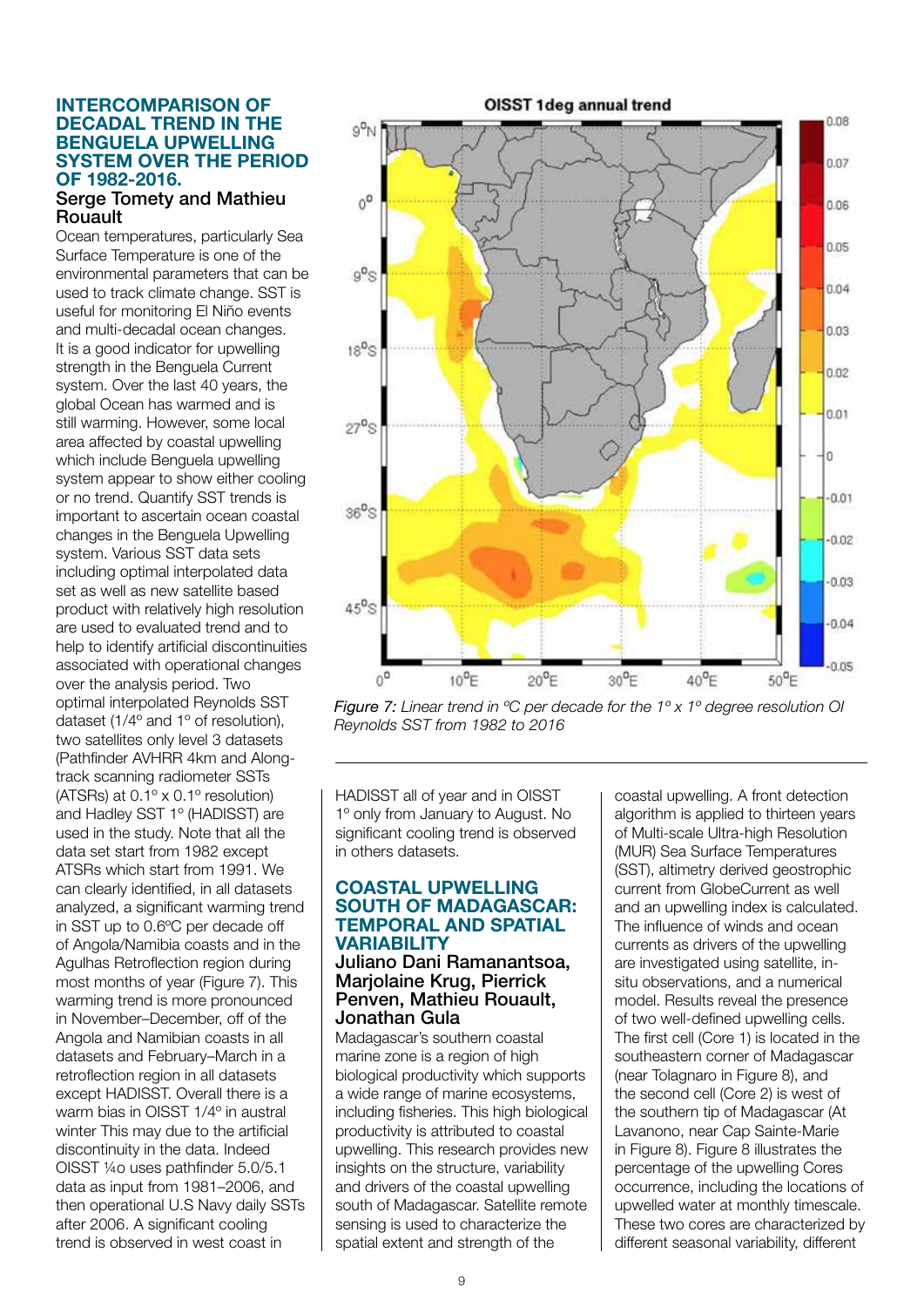

intensities, different upwelled water mass origins, and distinct forcing mechanisms. Core 1 is associated with a dynamical upwelling forced by the detachment of the East Madagascar Current (EMC), which is reinforced by upwelling favourable winds. Core 2 appears to be primarily forced by upwelling favourable winds, but is also influenced by a poleward eastern boundary flow coming from the Mozambique Channel. The intrusion of Mozambique Channel warm waters result in an asynchronicity in seasonality between upwelling surface signature and upwelling favourable winds.

The Lagrangian analysis reveals the presence of a warm poleward flow along the west coast of Madagascar, which transports water particles from warm waters of the Mozambique Channel to Core 2. Such a warm poleward flow should result into a relatively deep thermocline along the south-western shores of Madagascar. This is confirmed by cross sections in the realistic model simulation for each season, south-west of Madagascar (Figure 8 left). In contrast with the section south-east of Madagascar, where the geostrophic balance across the EMC results in an uplift of the isotherms (Figure 8 right), the poleward coastal flow is associated with a coastal deepening of the thermocline (represented here by the 22 C isotherm. Figure 8 left). In this case, although winds are upwelling favourable, warm waters are upwelled, resulting in a weak

*Figure 8: Spatial distribution of upwelled water at south of Madagascar. Grey scales is the occurrence of the upwelling based on SST (in %) over the period 2003-2015 taken for the whole upwelling region. Stars are cold waters marker of upwelling at monthly time scale during the same period.*

upwelling signature in SST. This situation can be compared with the California upwelling system, where a deepening in the thermocline occurs during El-Nino event.

#### HOW DO CENTRAL AFRICAN EASTERLY JETS INFLUENCE WATER BUDGET OVER CENTRAL AFRICA?

#### Georges-Noel T. Longandjo, Noel Keenlyside and Mathieu Rouault

One of the key features of atmospheric large-scale circulation over central Africa and its adjoining oceans is the prominent easterly circulation in the middle and upper troposphere. Many papers have described how low-level westerlies (i.e. below 700hPa pressure level), supplies moisture from Atlantic or what are the physical mechanisms governing low-level westerlies over central Africa. Little is known about middle and upper easterlies. Nicholson and Grist (2003) showed the existence of African easterly jet (AEJ) and tropical easterly jet (TEJ) in mid- (i.e. ~600hPa) and upper (200hPa) troposphere over central Africa respectively. Using ERA-Interim reanalysis and ECHAM5.3 datasets, this study investigates the dynamics

of central Africa mid-tropospheric (vertically averaged between 850 and 500hPa) circulation to outline the processes that cause the Central African easterly jet to maintain and control the water vapour budget variation over Central Africa. The Central African easterly jets and its associated water vapour transports are driven year-round by a dominant low-pressure system over Central Africa, namely the Central Africa low. In October to April, the southern and northern branches of Central African easterly jets are poles of variability; while in May to September, both branches are a dipole of variability. However, the maintenance of both branches of central African easterly jets is owed by the mid-lower troposphere friction, rather than the geopotential thickness gradient. In October–April, when the Central Africa low is dominant in the region. Central Africa is a sink of water vapour, with Indian Ocean as the main supplier. Over Central Africa, three incoming channels of water vapour exist: the southern, eastern and northern boundaries import channel and one export channel. The western boundary (Figure 9g) has two dominant channels at the eastern and northern boundaries (Figure 9). The water vapour transport over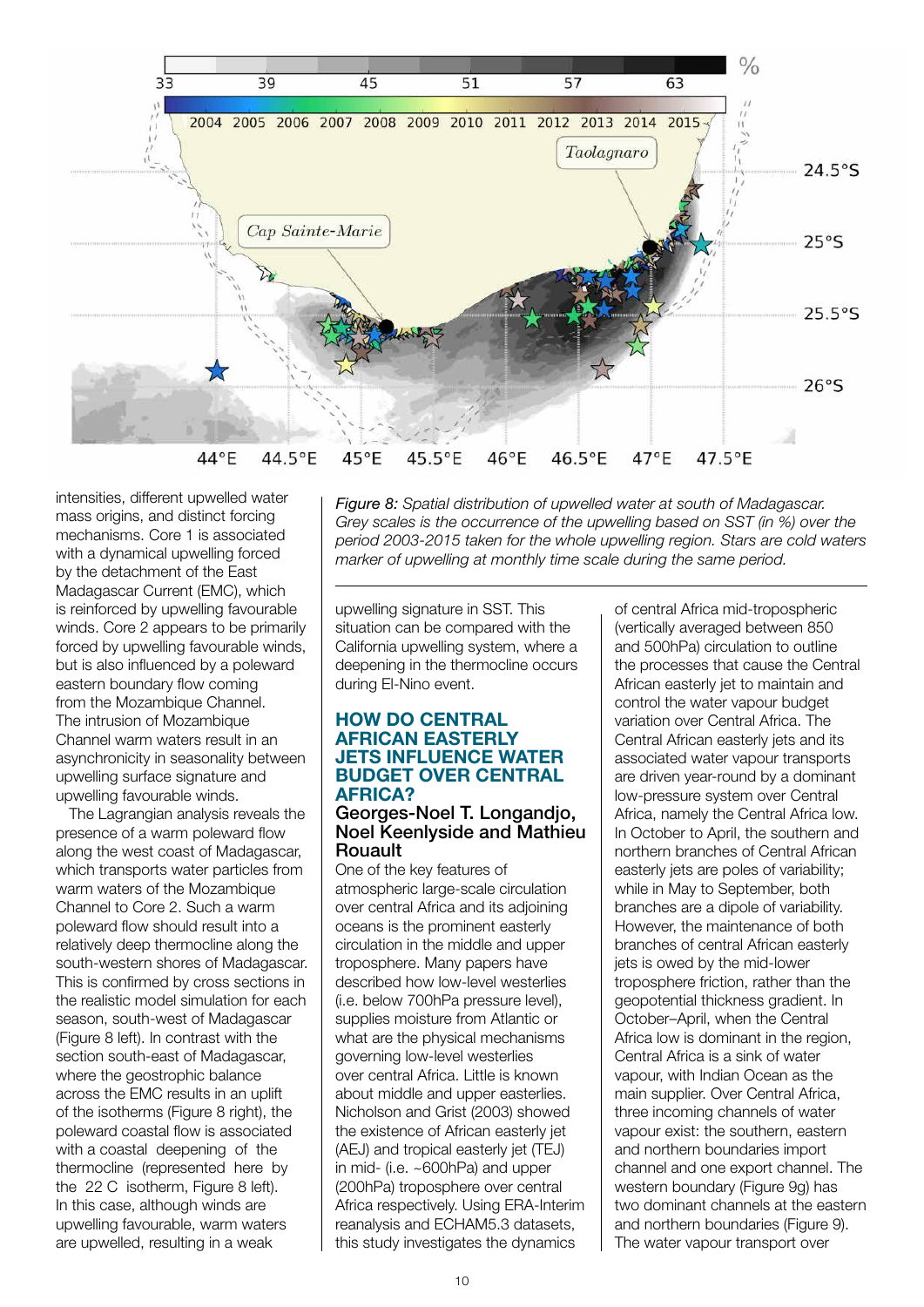Central Africa has a quasi-barotropic structure, as shown at low-levels (Figure 9a). Thus, the low-level water vapour transport channels are similar to those outlined above throughout the entire central Africa tropospheric column (Figure 9g), but with lower magnitudes year-round. In May–September, the weakening of the Central Africa low leads to a reversal of water vapour flow at the northern boundary channel, leading Central Africa to become a source of moisture, with both Atlantic and Indian Ocean as source of moisture. In addition, Congo basin rainforest can be considered as additional source. During this season, the low-level water vapour transport contributes substantially in the tropospheric water vapour transport over Central Africa. Moreover, Central African easterly jets control the moisture convergence flux over central Africa, through the modulation of moisture transport channels, with a crucial role of the southern branch. Further decomposition of moisture flux convergence  $-\langle \nabla f(vq) \rangle$ into the product of moisture and wind convergence  $\langle q \nabla \cdot y \rangle$  (dynamic term) and moisture advection  $-\lt v.\nabla$ q> (thermodynamic term) indicates that Central Africa rainfall variability is primarily due to large-scale circulation variation, rather than by atmospheric water vapour variation.



*Figure 9. Vertically integrated water vapour transport at low-levels (surface to 850- hPa, arrows (g-i), first row) and throughout the entire tropospheric column (surface to 100- hPa, arrows, (a-c), third row). The intensities of each moisture transport channel at each boundary of Central Africa (blue bars) and Congo basin bars (red bars) (second row). In each panel, the zonal water vapour transport is overlaid (shading, kg/m.s).*

# PUBLICATIONS IN 2017

#### PEER-REVIEWED PAPERS

Holton, L., J. Deshayes, B. Backeberg, B. Loveday, J. Hermes, C. Reason (2017). Spatio-temporal characteristics of the Agulhas Leakage: a model inter-comparison study. Climate Dynamics, 48, 2107- 2121, doi:10.1007/s00382-016- 3193-5.

Imbol Koungue, R.A., S. Illig and M. Rouault (2017). Role of interannual Kelvin wave propagations in the equatorial Atlantic on the Angola Benguela Current system. Journal of Geophysical Research: Oceans, 122, 4685–4703, doi:10.1002/2016JC012463

Krug, M., S. Swart, and J. Gula (2017). Submesoscale cyclones in the Agulhas Current. Geophysical Research Letters, 44, 346– 354, doi:10.1002/2016GL071006

Maboya, M. L., M. E. Meadows, P. J. Reimer, B. C. Backeberg and T. Haberzettl (2017). Late Holocene marine radiocarbon reservoir correction for the south and east coast of South Africa. Radiocarbon, 1-12, doi:https://doi.org/10.1017/ RDC.2017.139

Ramanantsoa, J. D., M. Krug. P. Penven, M. Rouault, J. Gula (2017). Coastal upwelling south of Madagascar: temporal and spatial

variability. Journal of Marine System, doi:https://doi.org/10.1016/j. jmarsys.2017.10.005.

Rouault, M., S. Illig, J. Lübbecke. and R.A. Imbol Koungue (2017). Origin, development and demise of the 2010–2011 Benguela Niño. Journal of Marine Systems, doi:https://doi.org/10.1016/j. jmarsys.2017.07.007.

Vianello P., I.J. Ansorge, M. Rouault, M. Ostrowski (2017). Transport and transformation of surface water masses across the Mascarene Plateau during the Northeast Monsoon season. African Journal of Marine Science. 39(4):453-66.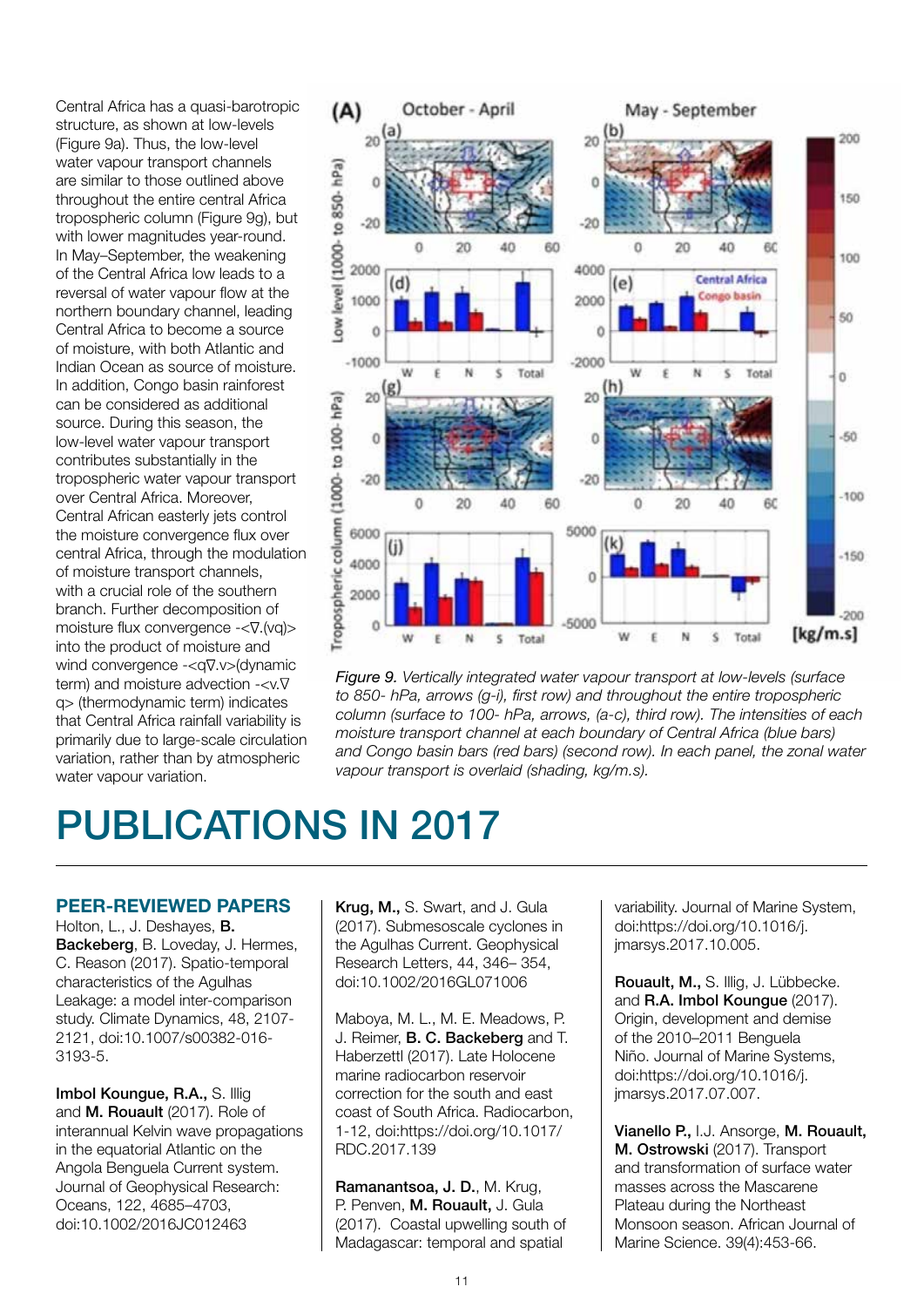#### BOOK CHAPTERS

Meyer, I., L. Braby, M. Krug and B. Backeberg (2017). Mapping the Ocean Current Strength and Persistence in the Agulhas to Inform Marine Energy Development. In Marine Renewable Energy: Resource Characterization and Effects on Physical Systems. Editors: Z. Yang and A. Copping, pp. 179-215, Springer International Publishing, doi:https://doi.org/10.1007/978-3- 319-53536-4\_8.

Halo I., B. Malauene and M. Ostrowski (2017). Physical oceanography. In The RV Dr Fridtiof Nansen in the Western Indian Ocean: Voyages of marine research and capacity development. Editors: J.C. Groeneveld and K.A. Koranteng, pp 37-54, Food and Agriculture Organisation, Rome, Italy.

#### PEER-REVIEWED **CONFERENCE** PROCEEDINGS

Monyella, B. and M. Rouault

(2017): The 2014/2015 and 2015/2016 drought in the summer rainfall region of South Africa. Proceedings of annual conference of the South African Society for Atmospheric Science, Polokwane, September 2017.

#### GRADUATION IN 2017

Tharone Rapeti – MSc: Assessing the impacts of assimilating satellite SST in addition to along-track SLA into a HYCOM of the Agulhas System. Supervised by Björn **Backeberg** 

Estee Vermeulen – MSc: Investigating the relationship between volume transport and sea surface height in the Agulhas Current System. Supervised by Juliet Hermes, Biörn Backeberg, Shane Elipot and Marcello Vichi.

Bellinda Monyella – MSc: Role of the Ocean in the 2014/2015 and 2015/2016 drought in South Africa summer rainfall region. Supervised by Mathieu Rouault

Tumelo Maja – BSc Hons: The Angola Current a view from Space. Supervised by Mathieu Rouault

### STAFF IN 2017 **Scientists**

Dr. Björn Backeberg (Co-director, 20% salary from NERSC) – Ocean modeling and prediction

Prof. Mathieu Rouault (Co-director, 25% salary from NTC) – Oceanatmosphere, climate and regional impact

Dr. Marie-Lou Bachelery (Postdoctoral research fellow, 17% fellowship from NTC) – Ocean modelling and prediction

Dr. François Counillon (Associate researcher, seconded) – Ocean modelling and prediction

Dr. Issufo Halo (Associate researcher, seconded) – Ocean modelling and prediction

Dr. Morten Hansen (Associate researcher, seconded) – Satellite remote sensing of regional shelf seas

Prof. Johnny A. Johannessen (Associate researcher, seconded) – Satellite remote sensing of regional shelf seas

Prof. Noel Keenlyside (Associate researcher, seconded) – Oceanatmosphere, climate and regional impact

Dr. Anton Korosov (Associate researcher, seconded) – Satellite remote sensing of regional shelf seas

Dr. Marjolaine Krug (Associate researcher, seconded) – Satellite remote sensing of regional shelf seas

Dr. Jan-Even Nilsen (Associate researcher, seconded) – Regional sea level variability and global change

Dr. Marek Ostrowski (Associate researcher, seconded) – Oceanatmosphere, climate and regional impact

Dr. Annette Samuelsen (Associate researcher, seconded) – Ocean modelling and prediction

Prof. Frank Shillington (Associate researcher, seconded) – Regional sea level variability and global change

### PHD STUDENTS

Mr. Juliano Dani Ramanantsoa – Satellite remote sensing of regional shelf seas

Mr. Rodrigue Anicet Imbol Koungue – Ocean-atmosphere interaction and climate

Mr. Neil Malan – Ocean modelling and prediction

Mr. Bernardino Nhantumbo – Regional sea level variability and global change

Ms. Arielle Stella Nkwinkwa Njouado – Ocean-atmosphere interaction and climate

Mr. Georges-Noel Tiersmondo Longandjo – Ocean-atmosphere interaction and climate

Mr Serge Tomety – Oceanatmosphere interaction and climate

### MSC STUDENTS

Mr. Hermann Luyt – Ocean modelling and prediction

Ms. Bellinda Monyella – Oceanatmosphere interaction and climate

Mr. Tharone Rapeti – Ocean modelling and prediction

Ms. Estee Vermeulen – Ocean modelling and prediction

#### HONORS STUDENTS

Mr. Tumelo Maja – Satellite remote sensing of regional shelf seas

#### ADMINISTRATIVE AND TECHNICAL STAFF

Sharon Bosma (Associate staff, 25% salary from NTC) - Finances

#### USEFUL LINKS

Nansen-Tutu Centre: http://www. nansen-tutu.org

Marine Research Institute: http://mare.uct.ac.za/

Department of Oceanography: http:// www.sea.uct.ac.za/